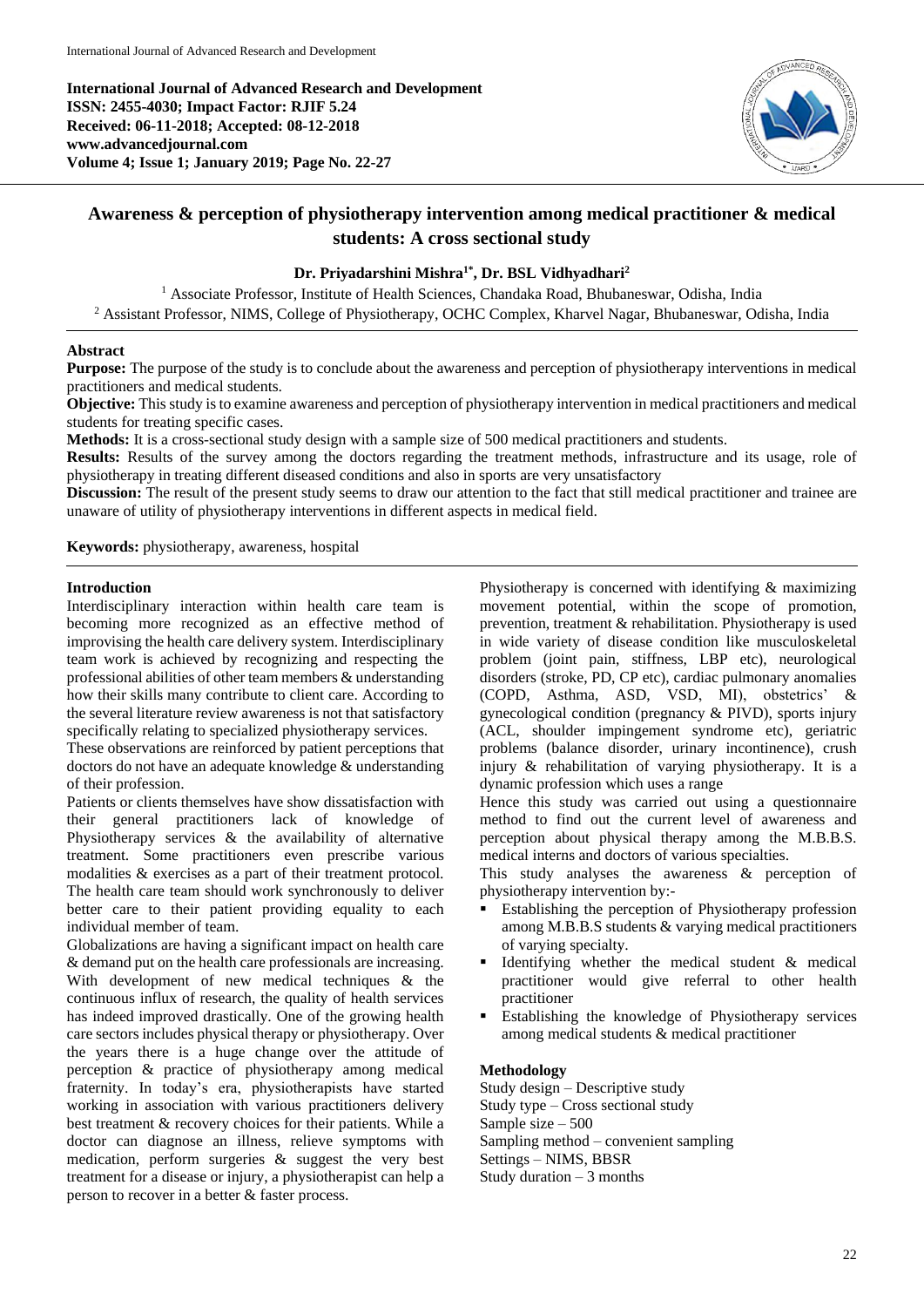#### **Procedure**

A survey was conducted using questionnaire which was protested and modified with a convenience sample of two physiotherapist and 5 doctors of different fraternity. Then, the questionnaires, its content, wording, instructions and ease of completion were revised accordingly.

Questionnaire comprised three sections (part A, part B, part C).Part A consists of subjective information, part B consist of source of information, part C consist of 11 close ended figure with multiple options, which were framed to enquire respondents of:

- Knowledge about physiotherapeutic interventions
- Physiotherapy services and availability
- Physiotherapy intervention for various diseased condition

The questionnaire was distributed in two government hospital of eastern Odisha. Responses were recorded inform of graph and bar diagrams. Participants were explained in detail regarding the purpose of the study; informed consent was obtained and questionnaires were distributed. Necessary steps were taken to maintain anonymity.

## **Results and Statistics**

Statistical analysis was done using excel sheet 2007 and was represented in form of bars and pie chart.

## **Subjective Data**

Doctors of two government hospitals were included in the survey where questionnaire is distributed to 750 members of all different specializations among which 500 people actively participated in the study. The surveys reflected the results as follows.

## **Source of information about physiotherapy**

The survey reveals the highest percentage of common source of information to the doctors is mainly through newspapers/magazines (60%), books (59%), internet (54%), advertisement& television (51%), friend as therapist (46%), visits to physiotherapy school/ hospital/etc (43%), family member as client (41%), through films (39%), through friends (37%), radio (33%), family member as therapist  $\&$ through physician(28%), friend as client (27%), through teacher/counselor/ coach (26%),person himself is a client (22%), friend was a client (18%), person having work experience/ volunteer (17%), and finally the least common source is participating in health fares/ career days (4%).

#### **Result from questionnaire**

Results of the survey among the doctors regarding the treatment methods, infrastructure and its usage, role of physiotherapy in treating different diseased conditions and also in sports are very unsatisfactory.

The following are the results of each figure.

- Q.no1: 24% of the doctors marked correct option (D), 31% marked individual options (A, B, C), 39% other multiple options, 3% all four options, 3% not attempted.
- Q.no2: 21% of them attempted correct answer (D), 26% marked individual options (A, B, C), 8% all four options, 42% other multiple options and 3% not attempted.
- Q.no3: 19% marked all four (A, B, C, D) which is correct, 22% marked individual options (A, B, C), 57% other multiple options and 2% not attempted the figure.
- Q.no4: 18% attempted correct answer (D), 18% individual options (A, B, C), 64% other multiple options and 2%not attempted.
- Q.no5: 6% marked right options (A, B, C), 36% marked individual options, 53% other multiple options and 8% did not attempt anything.
- Q.no6: 22% marked all four correct options (A, B, C, D), 26% marked individual answers, and 49% marked other multiple options and 3% not attempted.
- Q.no7: 28% attempted all four correct options (A, B, C, D), 21% marked individual options and 48% other multiple options and 3% did not attempt.
- Q.no8: 11% marked correct options (A, B, C, D), 23% marked individual options, 29% other multiple answers and 26% did not attempt the figure.
- Q.no9: 11% attempted correct (A, B, C, D), 32% marked other individual answers, 15% other multiple answers and 40% did not attempt.
- Q.no10: 19% marked all four (A, B, C, D) correct options, 19% marked individual answers, 53% other multiple options and 40% did not attempt the figure.
- Q.no11: 29% marked correct options (A, B, C, D), 26% marked other individual options, 41% marked other multiple options and 2% not attempted.

These results indicate that the survey reveals that even many of the doctors even now are unaware of physiotherapy.

## **Discussion**

The aim of the present study was to find out the awareness and perception of physical therapy among medical students and professionals. The present work indicates that there is a demand to educate about physical therapy among medical students and professional. The result shows awareness about physiotherapy is more through print media than other sources. The questionnaire (part C) which evolved around the awareness about intervention and speficity of its utility in various diseased conditions which reflected that still there is lack of knowledge about physiotherapy intervention among medical students and practitioner. In one study done in Nigeria it was reported that the medical students had a good knowledge and fair perception of physical therapy. This may be due to the formal education received about physiotherapy during their classroom lectures. The same education strategy can be adopted in Indian medical colleges to improve their awareness and knowledge. The author also suggested that inter-professional courses and communication should be given greater attention during medical training. Further the survey showed a lack in awareness about the speciality area that a physiotherapist can handle and cure of treatment techniques to restore movement & function within the body. However a study done by Dhiraj et al <sup>[10]</sup> in rural area regarding awareness of Physiotherapy among medical practitioners practicing in rural setup showed that doctors practicing in rural areas were unaware about physiotherapy services and importance of the same. A review by Anila Paul *et al*, 2015 [12] on awareness of Physiotherapy across the globe included studies conducted from 1979 till 2015 were included lead to the conclusion that there is less awareness regarding the field even in countries with high HDI. Hence measures to improve awareness are urgently required.

Medical professionals play an important in referral of patients for physiotherapy besides direct contact. Hence awareness of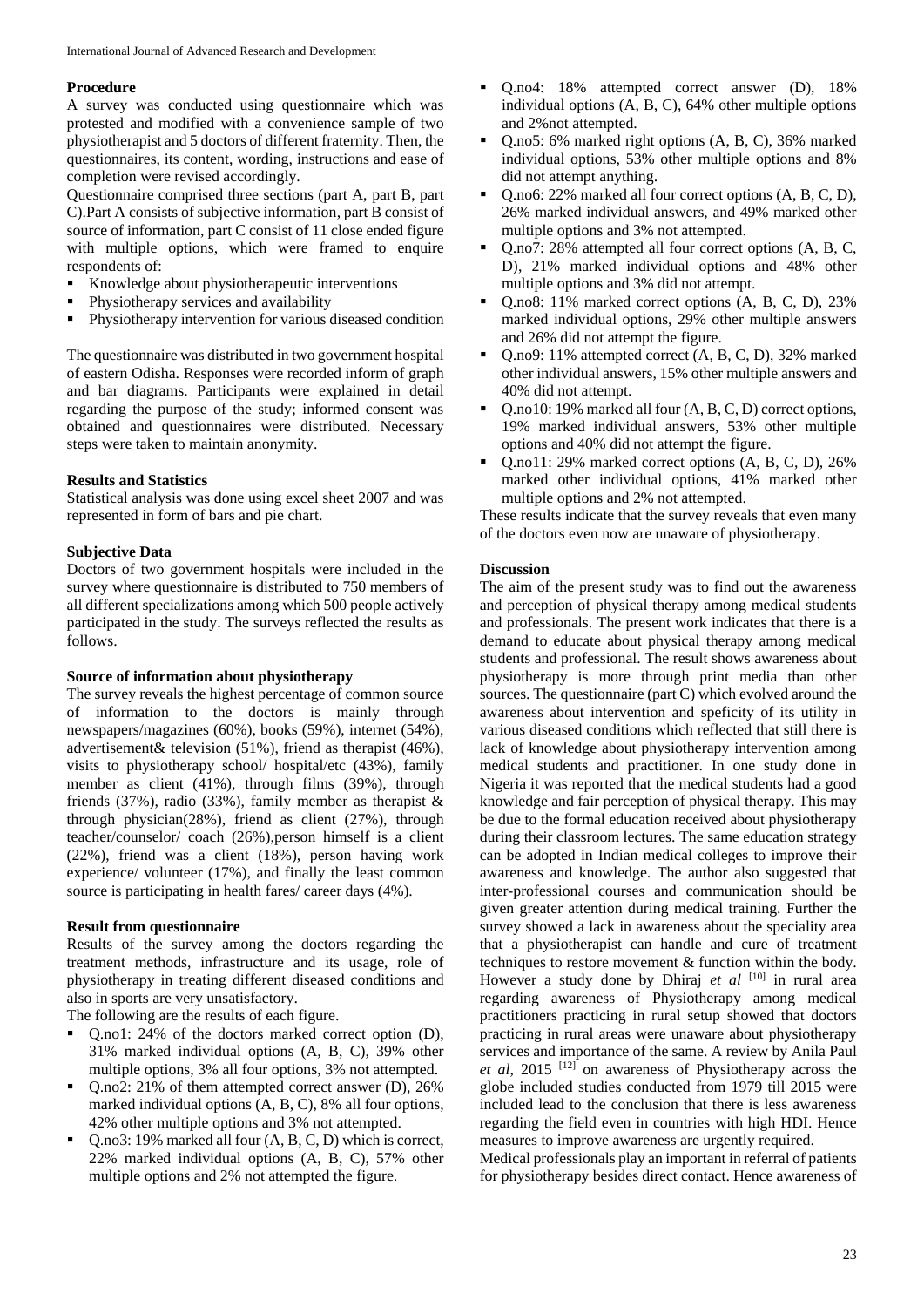role of physiotherapy in various disease and dysfunctions is of paramount importance. Though there is adequate awareness about physiotherapy in musculoskeletal, sports and neurological dysfunction, it is limited to field of cardiovascular and pulmonary dysfunction i.e. cardiac and pulmonary rehabilitation, physiotherapy post plastic surgery and women's health or following pregnancy and gynecological and obstetric disorders and oncology. Lack of acknowledgement by them will indeed affect the patients who are unknown to the potential of the field in improving their quality of life. The scenario has not changed much since the survey done by Swati *et al*, 2002 where 43% patients were referred for orthopedic conditions, 34% for neurological disorders, 5% for gynecology and cardio-vascular and pulmonary conditions and 4% for pediatrics. More than a decade and importance of physiotherapy in these fields still remain under utilized. A study by Dr. Deepa Abhichandani *et al*, 2015"Awareness of various aspects of Physiotherapy among medical residents in India" had the similar results. The study concluded that physiotherapists should guide medical residents regarding physiotherapy and its various specialties, extensive knowledge of physiotherapy evaluation and management especially of community based rehabilitation and industrial health physiotherapy should be taught.

Physiotherapy through the medium of exercise as key factor and patient education plays a major a role in lifestyle modification and prevention of metabolic disorders and cardiac risk factors however the awareness about the same was poor in both medical students and practitioner.

Physical therapists as a part of the health care team play an essential role in reducing hospital stay, in providing a quicker recovery, and in rehabilitation for a better quality life. So, it is very important for medical doctors to be aware about how physical therapy plays an important role in maintaining the functional ability of an individual. Various studies show that there is lack of knowledge about physical therapy among medical professionals. A review of literature indicated that medical professional may not have an adequate knowledge of all physical therapy services and how physical therapy can help their patients' disorders. Another study done among medical doctors also concluded by stating that they do not have an adequate knowledge and understanding of physical therapy profession. One of the solution to tackle this problem is to educate the future medical professionals. This could be achieved by introducing physical therapy related topics in their curricula. The awareness of physical therapy in medical professionals is beneficial in terms of timely and appropriate referral of patient which in turn results in a better patient care. The recent approaches and evidence based practice has rendered a new growth to physical therapy as a profession. Though this profession is gaining ground there still exists a need to create awareness among the other medical practitioner and students. Unless the other medical students and practitioner are well informed about the peculiar character of the physical therapist they will be disadvantaged when trying to receive appropriate health care and presumably the services of the physiotherapists to their patients. At the same time, if attempts are to be prepared to elevate the degree of awareness of physical therapy, it is necessary to evaluate the current attitude and knowledge of the medical interns and medical professional with different specialty.







**Fig 2:** Percentage distribution of answer for question



**Fig 3:** Percentage distribution of answer for question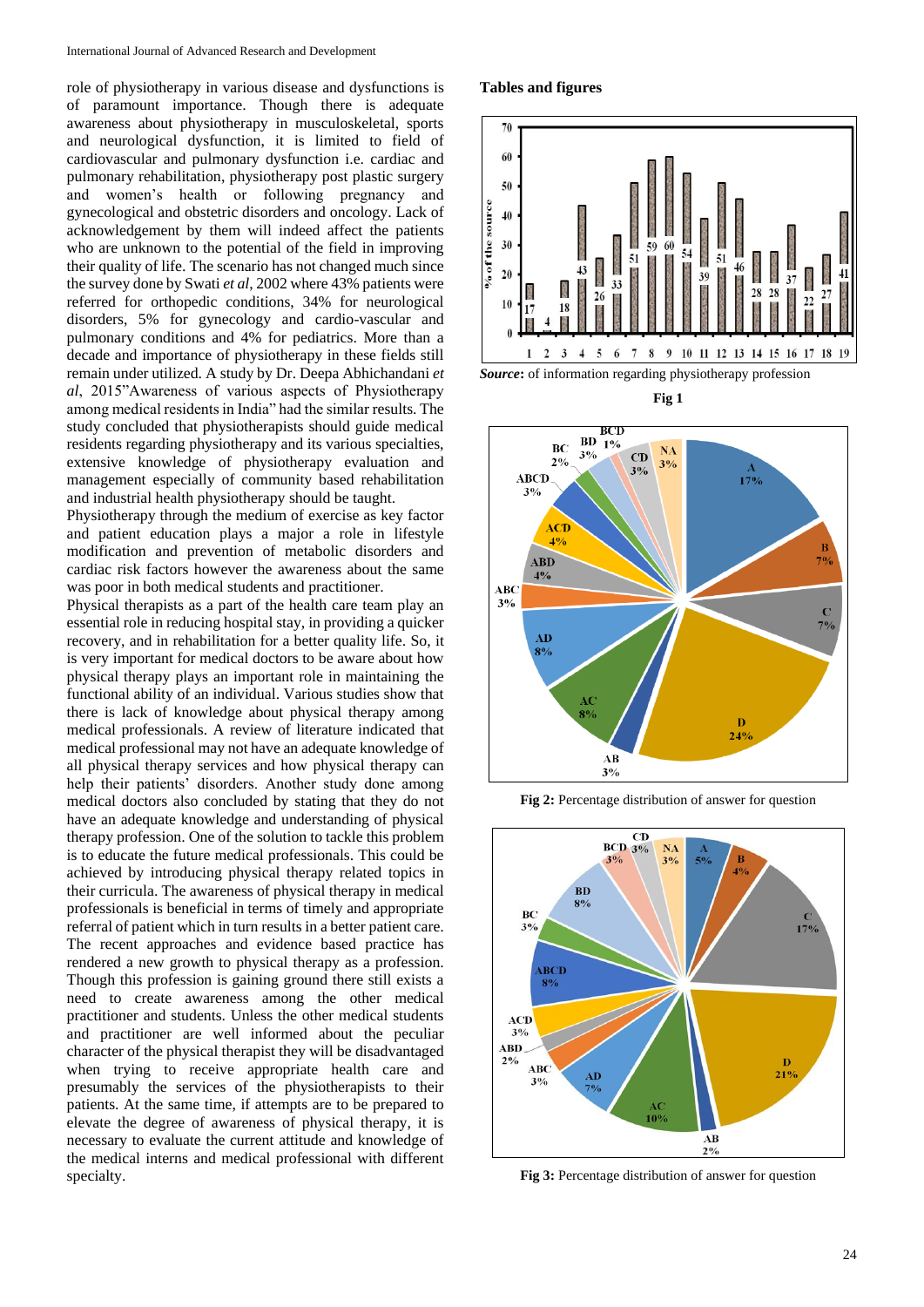

**Fig 4:** Percentage distribution of answer for question



**Fig 5:** Percentage distribution of answer for question



**Fig 6:** Percentage distribution of answer for question



**Fig 7:** Percentage distribution of answer for question



**Fig 8:** Percentage distribution of answer for question



**Fig 9:** Percentage distribution of answer for question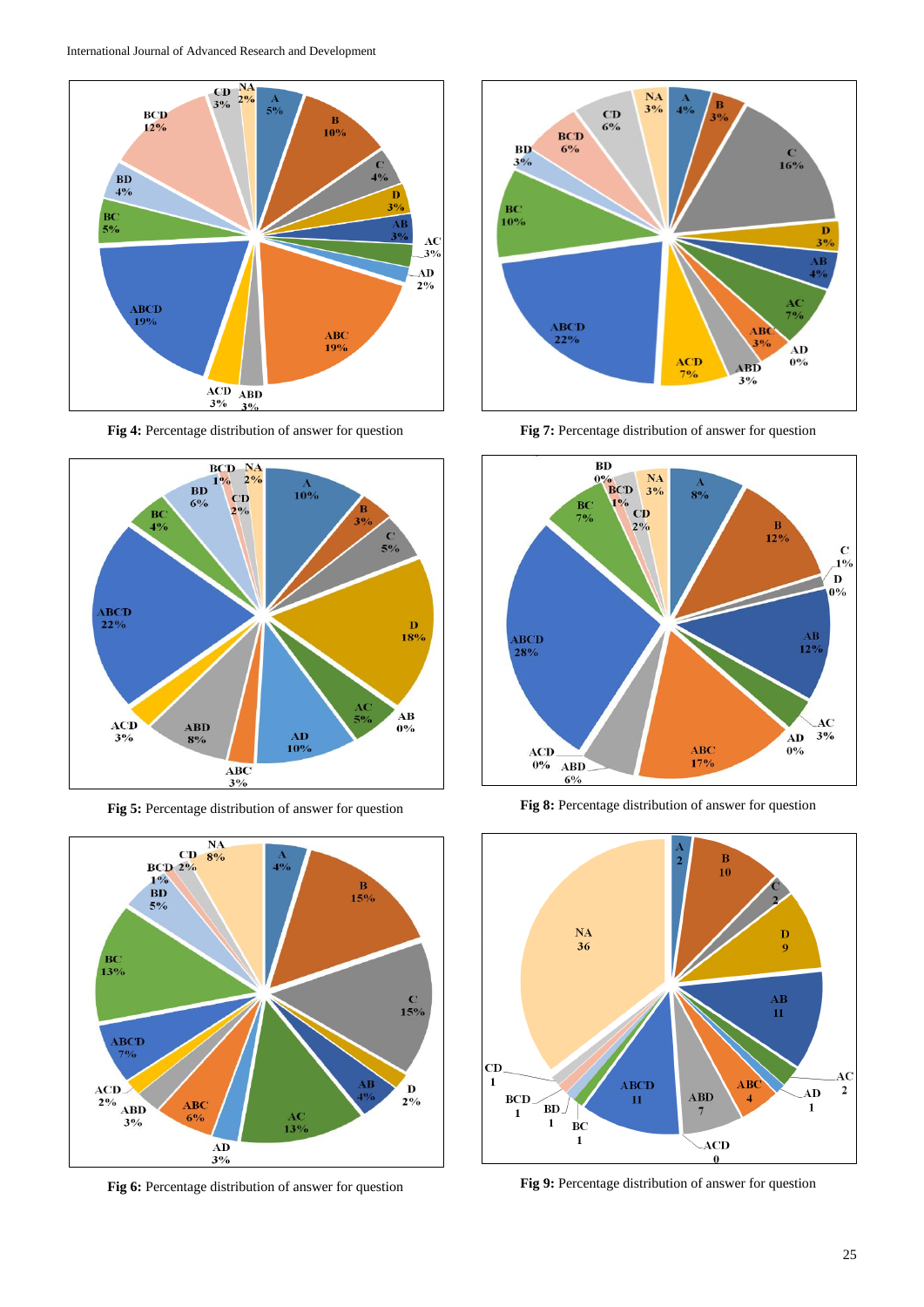

**Fig 10:** Percentage distribution of answer for question



**Fig 11:** Percentage distribution of answer for question



**Fig 12:** Percentage distribution of answer for question

#### **Conclusion**

The study clearly states that there is a lack of awareness and knowledge among medical students and practitioners about physical therapy. So there is a need of educating them about the physical therapy thereby achieving a better patient care.

## **Acknowledgments**

We would like to extend deep sense of gratitude and acknowledge to all Medical students and professional who participated in this study.

#### **Recommendation**

- It is highly recommended to include physiotherapy subjects in the curriculum of Medicine.
- It is strongly recommended for the researchers to have further studies in KAP and its predictors on physiotherapy which includes qualitative and quantitative part.

#### **References**

- 1. Physical therapy [Internet]. En.wikipedia.org. 2016 [cited 16 December 2016]. Available from: https:// en. wikipedia. org/ w/index.php? title= Physical therapy&oldid=754009927
- 2. Policy statement. Description of physical therapy |World Confederation for Physical Therapy [Internet]. Wcpt.org. 2016 [cited 16 December 2016].Available from: http://www.wcpt.org/policy/psdescriptionPT
- 3. Shimpi A, Writer H, Shyam A, Dabadghav R. Role of Physiotherapy in India – Role of Physiotherapy in India – A Cross-sectional Survey to Study the Awareness and Perspective among Referring Doctors. Journal Medical Thesis. 2014; 2(2):11-15.
- 4. Shete D, Thipse J, Kolase R. Awareness of Physiotherapy in Medical Practitioners at Rural Area. American Journal of Advances in Medical Science. 2013; 1:1.
- 5. Paul A, Mullerpatan R. Review of Physiotherapy Awareness across the Globe. IJHSR. 2015; 5(10):294- 301.
- 6. Abichandani D. Awareness of Various Aspects of Physiotherapy among Medical Residents. International Journal of Science and Research (IJSR) [Internet]. 2013; 4(10):1460. 1465. Availablefrom:https: //www. ijsr. net/archive/v4i10/SUB159055.pd
- 7. Vincent-Onabajo G, Mustapha A, Oyeyemi A. Medical students' awareness of the role of physiotherapists in multidisciplinary healthcare. Physiotherapy Theory and Practice [Internet]. 2014; 30(5):338-344. Available from: https://www.ncbi.nlm.nih.gov/pubmed/24397369
- 8. Devanshi Doshi, *et al*. international journal of physiotherapy and research, Physiotherapy awareness in medical and non medical population: a social media study, 2017.
- 9. Arakkal Maniyat Shemjaz, *et al*. Int J Physiother Awareness and knowledge of physical therapy among medical interns – a pilot study. 2016; 3(2):170-176.
- 10. Dhirajr, *et al*. American Journal of Advances in Medical Science, Www. arnaca. Com. 2013; 1:1, Awareness of Physiotherapy in Medical Practitioners at Rural Area.
- 11. Rahul Krishnan Kutty, *et al*. G. J. B. A. H. S Knowledge, attitude, practice and associated factors of